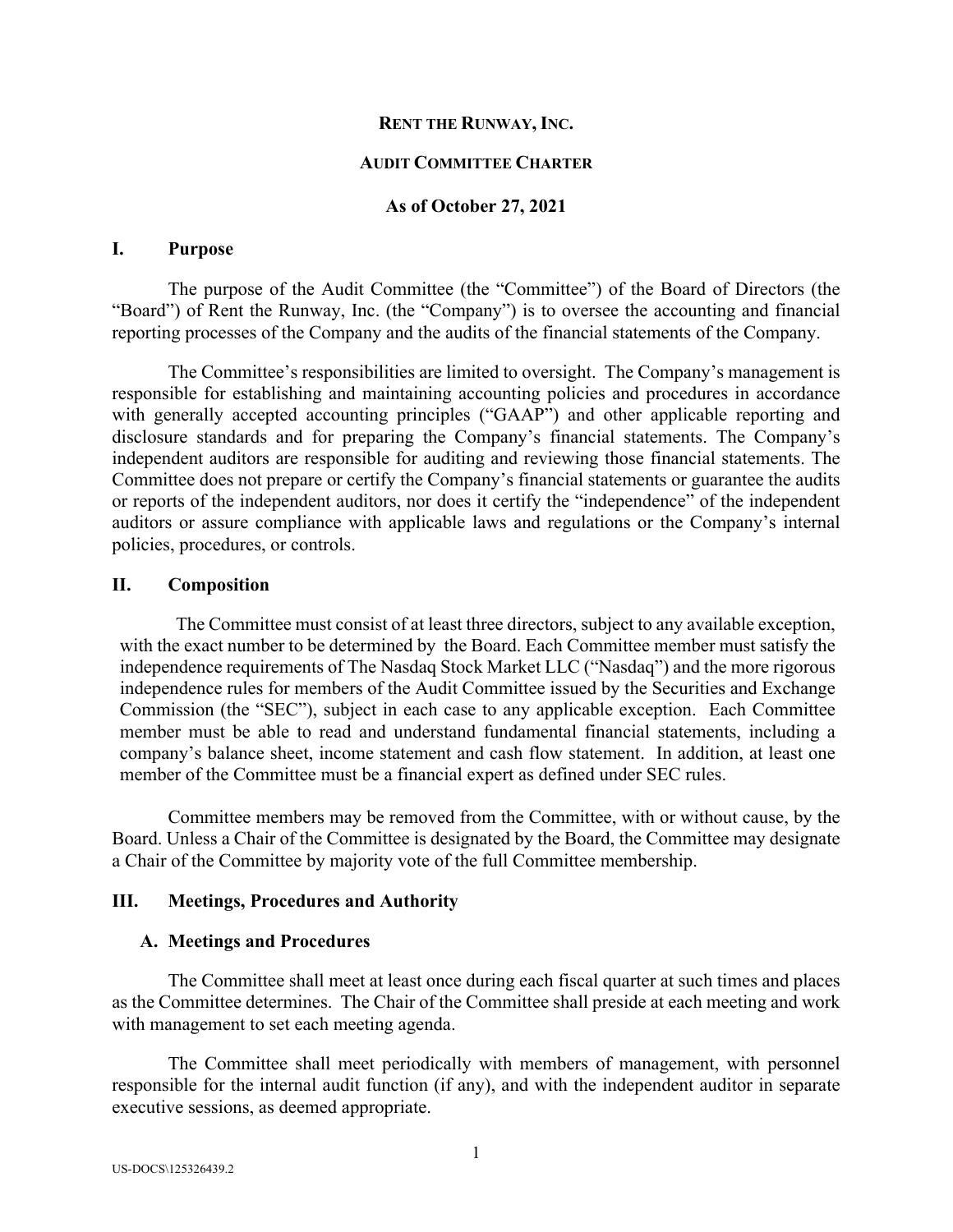The Committee has the authority to establish its own rules and procedures for notice and conduct of its meetings so long as they are not inconsistent with any provisions of the Company's bylaws that are applicable to the Committee.

### **B. Authority**

The Committee may retain any independent counsel, experts or advisors that the Committee believes to be necessary or appropriate. The Company must provide for appropriate funding, as determined by the Committee, for payment of compensation to the independent auditor for the purpose of preparing or issuing an audit report or performing other audit, review or attest services, for payment of compensation to any advisors employed by the Committee and for payment of ordinary administrative expenses of the Committee that are necessary or appropriate in carrying out its duties.

In addition to the duties and responsibilities expressly delegated to the Committee in this Charter, the Committee may exercise any other powers and carry out any other responsibilities consistent with this Charter, the purposes of the Committee, the Company's bylaws and applicable Nasdaq and SEC rules, or as otherwise delegated by the Board.

The Committee may conduct or authorize investigations into any matters within the scope of the duties and responsibilities delegated to the Committee.

## **IV. Duties and Responsibilities**

The principal duties and responsibilities of the Committee are set forth below. These duties are provided as a guide with the understanding that the Committee will carry them out in a manner that is appropriate given the Company's needs and circumstances.

# *Interaction with the Independent Auditor*

### 1. *Appointment and Oversight*.

The Committee is directly responsible for appointing, compensating, retaining, and overseeing and, where appropriate, replacing the independent auditor (and any other registered public accounting firm engaged for the purpose of preparing or issuing an audit report or related work or performing other audit, review or attest services for the Company).

The Committee shall review and resolve any disagreements that may arise between management and the independent auditor regarding financial reporting or internal control over financial reporting.

2. *Approval of Audit and Non-Audit Services and Fees*. The Committee, or the Chair of the Committee, shall pre-approve any audit and non-audit service provided to the Company by the independent auditor, unless the engagement is entered into pursuant to appropriate preapproval policies established by the Committee or if such service falls within available exceptions under SEC rules.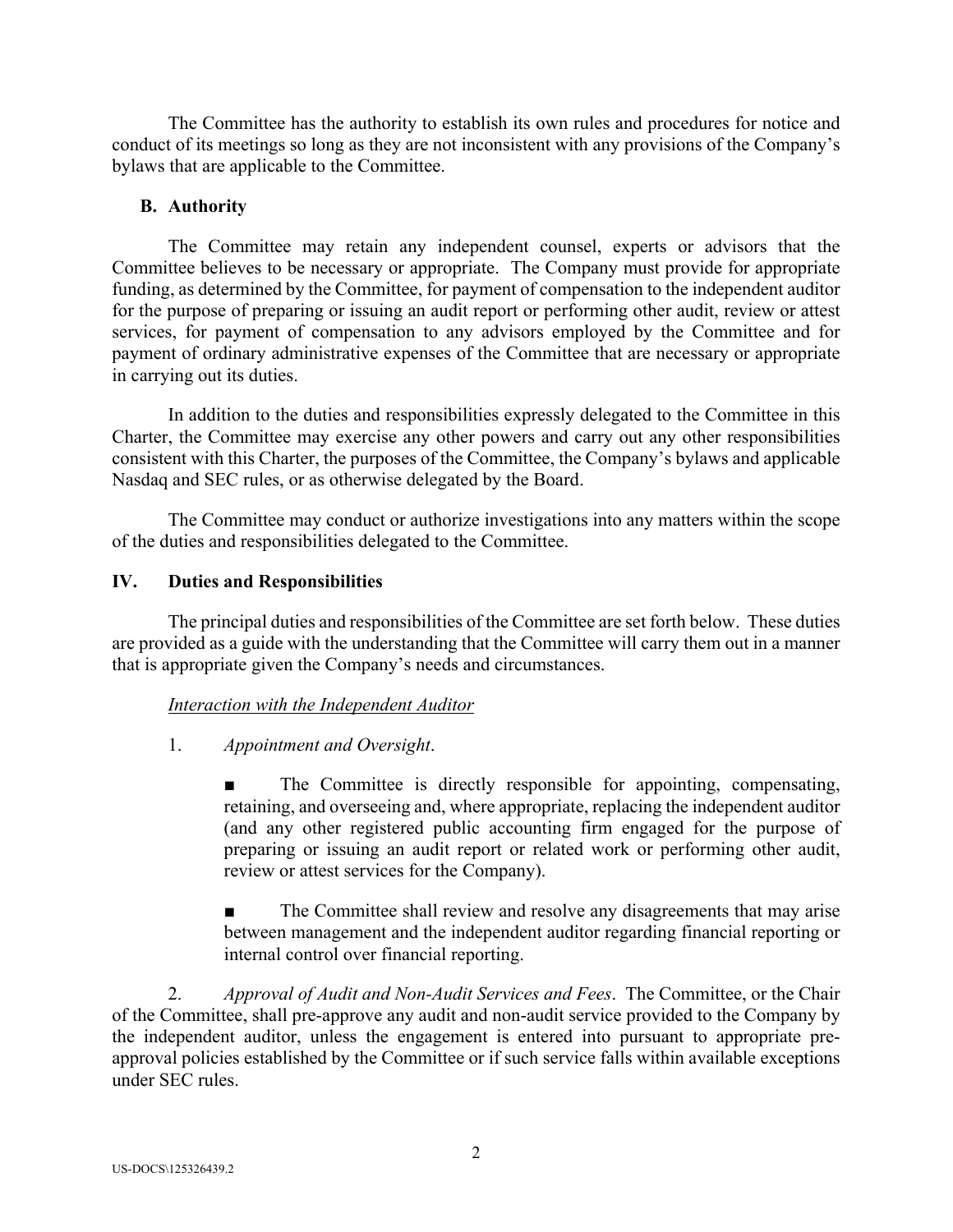## 3. *Independent Auditor Independence*.

**○** The Committee shall obtain and review, at least annually, a letter from the independent auditor delineating all relationships between the independent auditor and the Company. The Committee will assess, consider, and discuss with the independent auditor any such relationship that, in the view of the Committee, may impact the objectivity and independence of the independent auditor.

**○** The Committee shall oversee the rotation of the independent auditor's lead audit and concurring partners, and the rotation of other audit partners, with applicable time-out periods, in accordance with applicable law.

# *Financial Statements and Annual Audit*

1. *Audit Problems.* The Committee shall discuss with the independent auditor any audit problems or difficulties and management's response.

2. *Form 10-K Review.* The Committee shall review and discuss the annual audited financial statements and related disclosures as well as critical accounting policies with management and the independent auditor, including the Company's disclosures under "Management's Discussion and Analysis of Financial Condition and Results of Operations."

3. *Audit Committee Report.* The Committee shall provide the Company with the report of the Committee with respect to the audited financial statements for inclusion in each of the Company's annual proxy statements.

4. *Form 10-Q Review.* The Committee shall review and discuss the quarterly financial statements with management and the independent auditor, including the Company's disclosures under "Management's Discussion and Analysis of Financial Condition and Results of Operations."

# *Other Duties and Responsibilities*

1. *Review of Earnings Releases.* The Committee shall review and discuss the Company's earnings press releases, as well as financial information and earnings guidance provided to analysts and rating agencies.

2. *Risk Assessment and Risk Management.* The Committee shall oversee the management of risks associated with the Company's financial reporting, accounting, and auditing matters, including the Company's major financial risk exposures and the steps taken by management to identify, monitor and control these exposures.

3. *Internal Control Over Financial Reporting*. The Committee shall review the adequacy of the Company's internal control over financial reporting.

4. *Hiring of Independent Auditor Employees.* The Committee will oversee any hiring policies, as may be required by applicable rules and regulations, governing how the Company may hire employees or former employees of the Company's independent auditor.